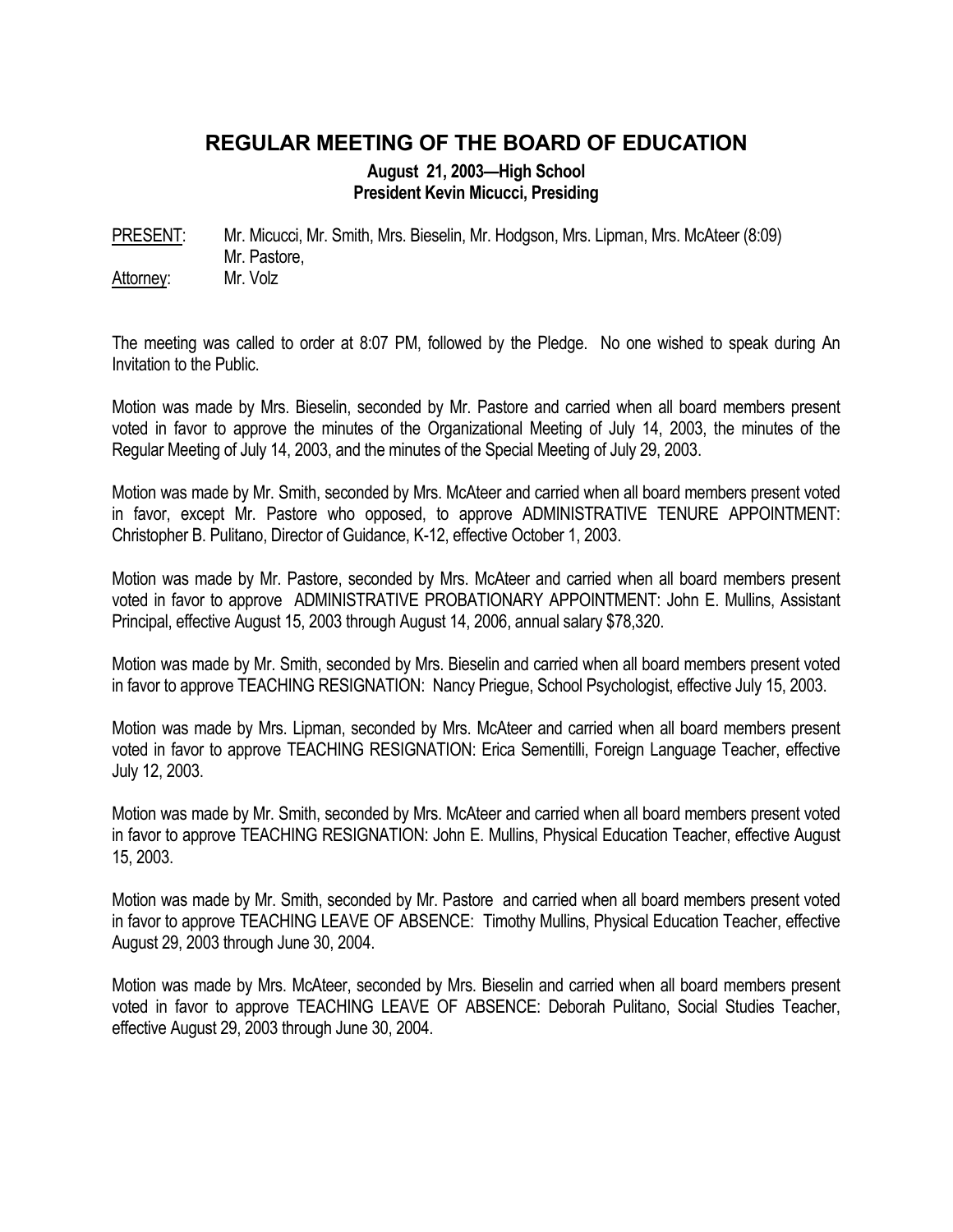Page 2 Regular Meeting August 21, 2003

Motion was made by Mrs. Bieselin, seconded by Mr. Smith and carried when all board members present voted in favor to approve ADMINISTRATIVE APPRENTICESHIP APPOINTMENT: Timothy Mullins, effective August 29, 2003 through June 30, 2004.

Motion was made by Mr. Smith, seconded by Mrs. Bieselin and carried when all board members present voted in favor to approve ADMINISTRATIVE APPRENTICESHIP APPOINTMENT: Deborah Pulitano, effective August 29, 2003 through June 30, 2004.

Motion was made by Mrs. Lipman, seconded by Mrs. McAteer and carried when all board members present voted in favor to table approval of TEACHING: LEAVE OF ABSENCE: Lauren E. Ippoliti.

Motion was made by Mr. Smith, seconded by Mrs. Bieselin and carried when all board members present voted in favor to approve TEACHING: CHILD BEARING LEAVE OF ABSENCE (paid) Janet Renganeschi, Elementary Teacher, effective August 29, 2003.

Motion was made by Mrs. Bieselin, seconded by Mrs. McAteer and carried when all board members present voted in favor to approve TEACHING: CHILD BEARING LEAVE OF ABSENCE (paid): Diane M. Restivo, Guidance Counselor, effective August 29, 2003.

Motion was made by Mrs. McAteer, seconded by Mrs. Bieselin and carried when all board members present voted in favor to approve TEACHING: CHILD BEARING LEAVE OF ABSENCE (paid): Nancy Yost, Mathematics Teacher, effective August 28, 2003.

Motion was made by Mrs. Bieselin, seconded by Mrs. McAteer and carried when all board members present voted in favor to approve TEACHING: CHILD REARING LEAVE OF ABSENCE (unpaid): Andrea Miller, Elementary Teacher, effective August 29, 2003 to June 30, 2004.

Motion was made by Mr. Smith, seconded by Mr. Hodgson and carried when all board members present voted in favor to approve TEACHING: PROBATIONARY APPOINTMENT: Elementary: Kerri Ierardi, effective August 29, 2003 to August 28, 2005, Step 2.1.

Motion was made by Mrs. Lipman, seconded by Mrs. McAteer and carried when all board members present voted in favor to approve TEACHING: PROBATIONARY APPOINTMENT: Music: Barbara Vultaggio, effective August 29, 2003 to August 28, 2006, Sep 1.1.

Motion was made by Mr. Smith, seconded by Mrs. Bieselin and carried when all board members present voted in favor to approve TEACHING: PROBATIONARY APPOINTMENT: School Psychologist: Melissa Torres-Gallegos, effective August 29, 2003 to August 28, 2006, Step 2.8.

Motion was made by Mrs. McAteer, seconded by Mrs. Bieselin and carried when all board members present voted in favor to approve TEACHING: PROBATIONARY APPOINTMENT: Speech: Kara Kohlhepp, effective August 29, 2003 to August 28, 2006, Step 1.4.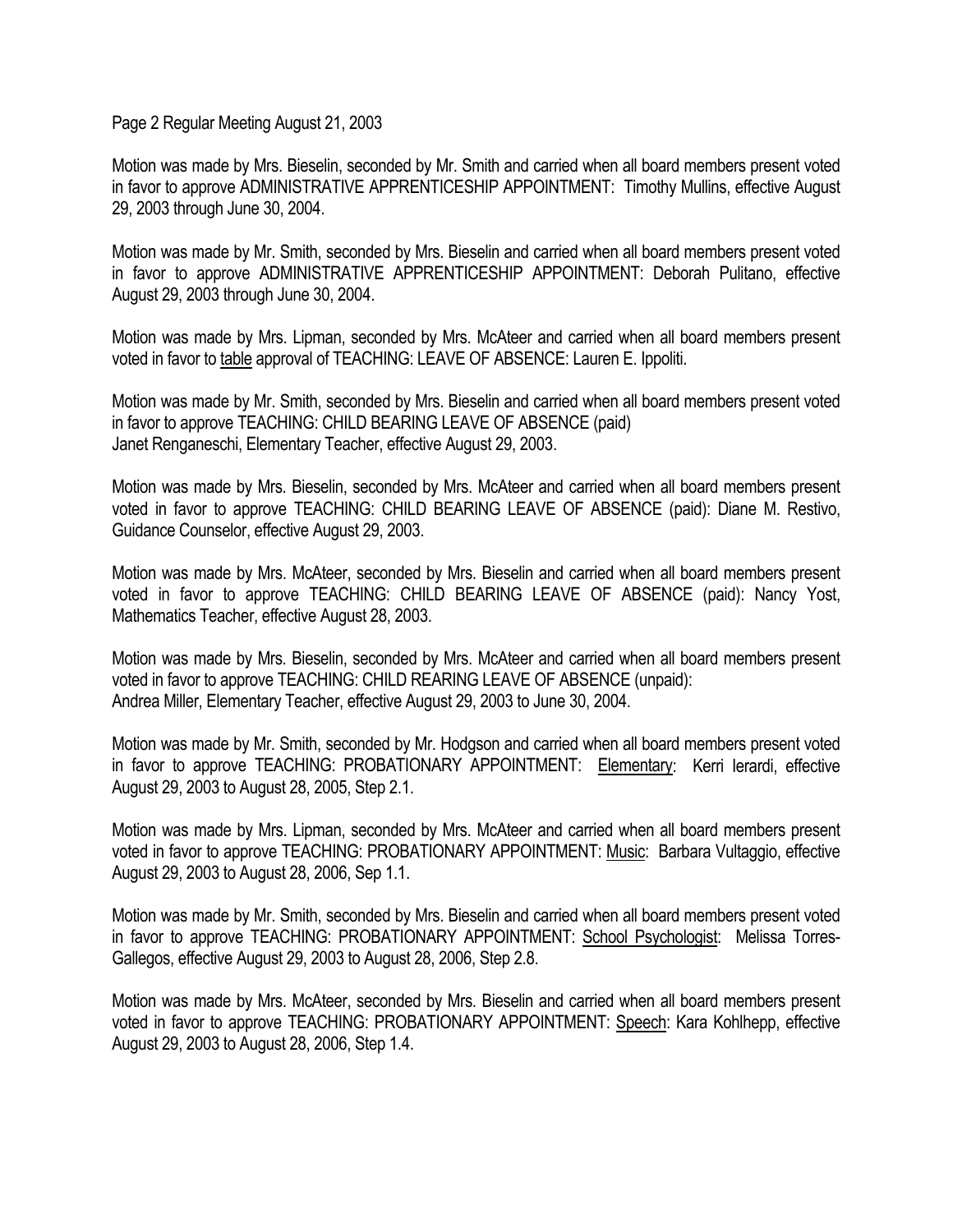Page 3 Regular Meeting August 21, 2003

Motion was made by Mr. Smith, seconded by Mrs. Bieselin and carried when all board members present voted in favor to approve TEACHING: REGULAR SUBSTITUTE: JoAnne Ambrose, Elementary Teacher, effective August 29, 2003 to June 30, 2004, Step 1.4.

Motion was made by Mrs. McAteer, seconded by Mrs. Bieselin and carried when all board members present voted in favor to approve TEACHING: REGULAR SUBSTITUTE: Nancy Coleman, Elementary Teacher, effective August 29, 2003 to June 30, 2004, Step 1.1.

Motion was made by Mr. Smith, seconded by Mrs. Lipman and carried when all board members present voted in favor to approve TEACHING: REGULAR SUBSTITUTE: Anne Joy, Elementary Teacher, effective August 29, 2003 to June 30, 2004, Step 2.1.

Motion was made by Mr. Smith, seconded by Mrs. Bieselin and carried when all board members present voted in favor to approve TEACHING: REGULAR SUBSTITUTE: Heather Lech Kirk, Elementary Teacher, effective August 29, 2003 to June 30, 2004, Step 2.1.

Motion was made by Mrs. Bieselin, seconded by Mrs. McAteer and carried when all board members present voted in favor to approve TEACHING: REGULAR SUBSTITUTE: Cathy O'Neill, Elementary Teacher, effective August 29, 2003 to June 30, 2004, Step 2.1.

Motion was made by Mrs. Lipman, seconded by Mrs. Bieselin and carried when all board members present voted in favor to approve TEACHING: REGULAR SUBSTITUTE: Robert M. Weiss, Social Studies Teacher, effective August 29, 2003 to June 30, 2004, Step 1.1.

Motion was made by Mr. Smith, seconded by Mrs. Bieselin and carried when all board members present voted in favor to approve CLASSIFIED CIVIL SERVICE: RESIGNATION: Debra Paterno, Paraprofessional, effective July 15, 2003.

Motion was made by Mrs. Bieselin, seconded by Mrs. Lipman and carried when all board members present voted in favor to approve CLASSIFIED CIVIL SERVICE: RESIGNATION: Debra Byrne, Assistant Cook, effective August 18, 2003.

Motion was made by Mrs. Bieselin, seconded by Mrs. McAteer and carried when all board members present voted in favor to approve CLASSIFIED CIVIL SERVICE: PROBATIONARY APPOINTMENT: Keith Beecher, Custodial Worker I, effective August 18, 2003, Step 1.

Motion was made by Mrs. McAteer, seconded by Mrs. Bieselin and carried when all board members present voted in favor to approve CLASSIFIED CIVIL SERVICE: PROBATIONARY APPOINTMENT: Paulette Calamia, Special Ed Paraprofessional, effective August 29, 2003, Step 1.

Motion was made by Mrs. McAteer, seconded by Mr. Smith and carried when all board members present voted in favor to approve CLASSIFIED CIVIL SERVICE: PROBATIONARY APPOINTMENT: Debra Byrne, Custodial Worker I, effective August 18, 2003, Step 1.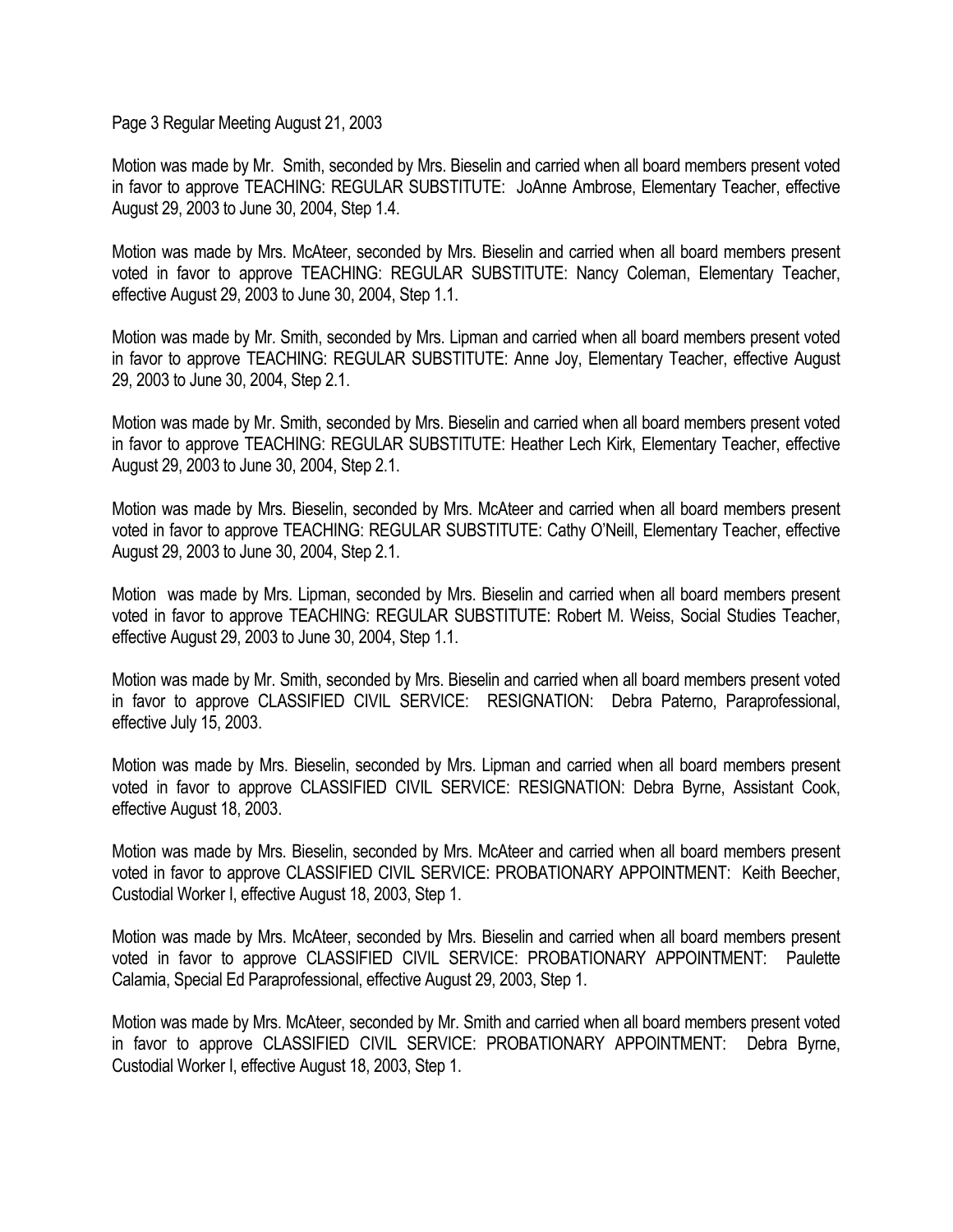Page 4 Regular Meeting August 21, 2003

Motion was made by Mrs. Lipman, seconded by Mrs. McAteer and carried when all board members present voted in favor to approve CLASSIFIED CIVIL SERVICE: PROBATIONARY APPOINTMENT: Maria Policastro, Special Ed Paraprofessional, effective August 29, 2003, Step 1.

Motion was made by Mr. Smith, seconded by Mrs. Bieselin and carried when all board members present voted in favor to approve CLASSIFIED CIVIL SERVICE: PROBATIONARY APPOINTMENT: Robert Anderson, Bus Driver, effective August 28, 2003, Step 1.

Motion was made by Mrs. Lipman, seconded by Mrs. McAteer and carried when all board members present voted in favor to approve OTHER: Interim Head Bus Driver (\$200 per diem): Gerry Sabiston, effective August 1, 2003.

Motion was made by Mr. Smith, seconded by Mrs. Lipman and carried when all board members present voted in favor to approve OTHER: SUBSTITUTE TEACHERS (\$85 per diem): Edward Aromando, effective August 29, 2003, student teacher; Michelle Mellilo, effective September 3, 2003; Jillian Planz, effective August 29, 2003; Shellie Ramlall, effective August 29, 2003, student teacher; Kimberly Toscano, effective August 29, 2003, Guidance Intern.

Motion was made by Mr. Smith, seconded by Mrs. McAteer and carried when all board members present voted in favor to approve OTHER: FALL COACHES: Gymnastics: Karyn Fazio, Varsity Coach.

Motion was made by Mrs. Lipman, seconded by Mr. Smith and carried when all board members present voted in favor to approve OTHER: FALL COACHES: Boys Soccer: Scott Key, JV Coach.

Motion was made by Mr. Smith, seconded by Mrs. McAteer and carried when all board members present voted in favor to approve OTHER: FALL COACHES: Boys Soccer: John Lavery, Beach Street MS Coach.

The Finance Committee met on 8/12/03. Mr. Pastore moved to approve warrants for payment, seconded by Mr. Smith. Motion was carried when all board members present voted in favor. Warrants are on file in the District Office.

There were no meetings held this month for: Policy, School Board/Student Liaison, Public Relations, Health & Wellness.

The Buildings & Grounds Committee met on 8/12/03. Mrs. McAteer reported on Committee on Special Education/Preschool Special Education recommendations re: classification/placement/I.E.P. modifications of students as delineated: District Level: CSE ID#: 2863, 4354; Building Level CSE ID#5609, 5607.

The Treasurer's Report for May was presented. Motion was made by Mr. Smith, seconded by Mrs. Bieselin and carried when all board members present voted in favor to approve budget transfers, as recommended by Finance Committee.

Motion was made by Mrs. McAteer, seconded by Mrs. Bieselin and carried when all board members present voted in favor to accept Tax Anticipation Notes rates: \$19,000,000 @ 1.5%, and \$3,000,000 @ 1.75%.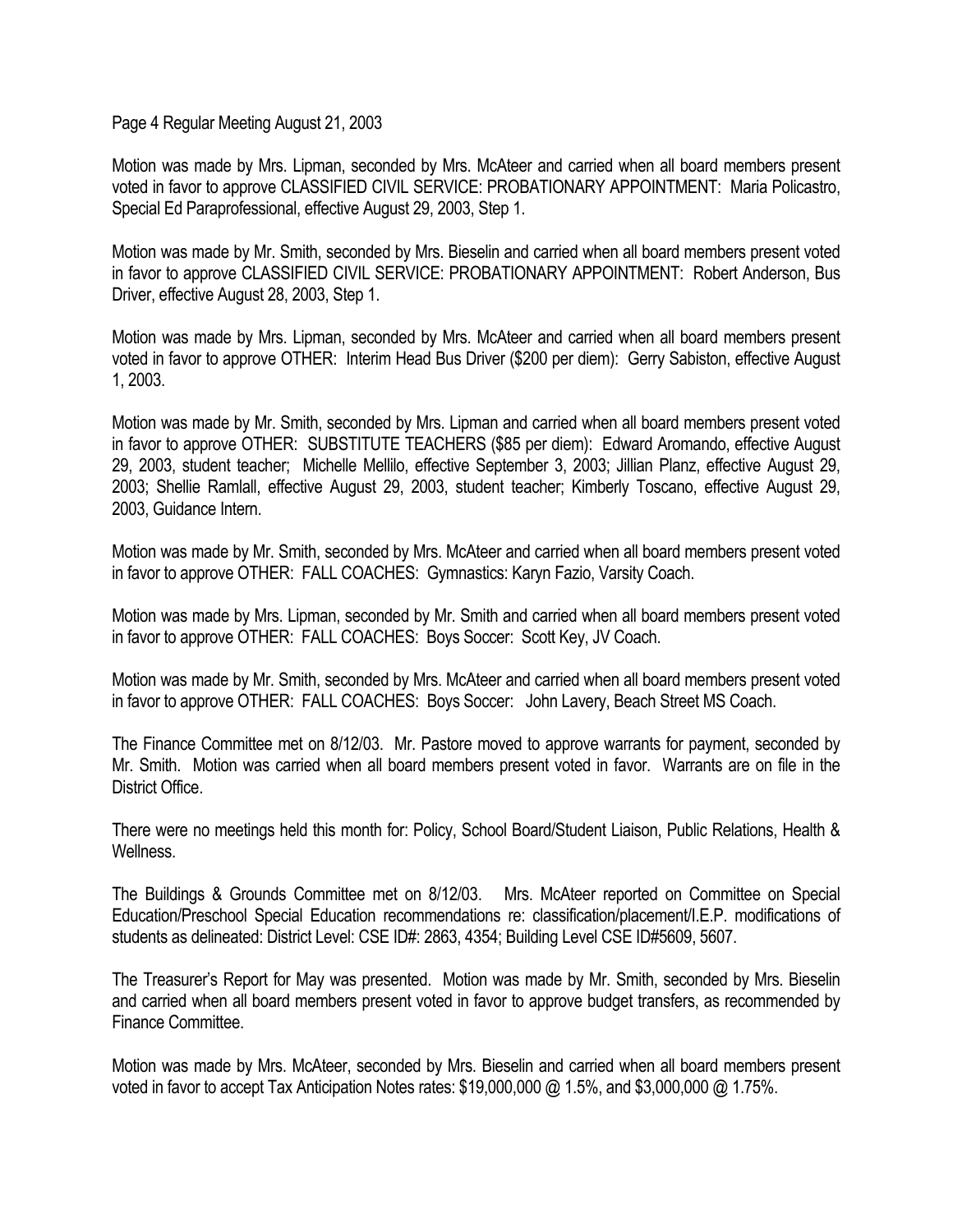Page 5 Regular Meeting August 21, 2003

Motion was made by Mr. Pastore, seconded by Mr. Smith and carried when all board members present voted in favor to approve bond issue credit change orders, as recommended by the Finance Committee: Quad Construction: \$29,500, \$37,000 & \$22,500 for work performed at Bayview, Oquenock & Bellew, respectively.

Motion was made by Mr. Pastore, seconded by Mrs. Bieselin and carried when all board members present voted in favor to approve Library bond issue change orders, as recommended by the Finance committee: credit of \$10,000 to LouGene, Inc.; \$48,267 to LouGene, Inc.; \$3,175. to A.R. Kropp Co. & Sons.

Motion was made by Mr. Pastore, seconded by Mr. Smith and carried when all board members present voted in favor to accept donation, with thanks, of tools from resident, Mr. Peter Coppelli, to be used in High School woodworking shop (5-speed Craftsman wood lathe, six piece wood lathe chisel set, and wood lathe table).

Motion was made by Mrs. McAteer, seconded by Mrs. Lipman and carried when all board members present voted in favor to approve resolution for Breakfast Program Exemption 2003-04 School Year: RESOLVED, that the West Islip U.F.S.D. shall request a Breakfast Program exemption for the 2003-04 school year for the schools listed below. This request is based on documentation indicating the lack of need for such a program in the West Islip School District for these schools: Bayview Elementary School, Captree Elementary School, Manetuck Elementary School, Paul J. Bellew Elementary School, Westbrook Elementary School, Oquenock Elementary School.

 Motion was made by Mr. Smith, seconded by Mrs. McAteer and carried when all board members present voted in favor to approve Health Service Contract with West Islip UFSD: Commack School District (Solomon Schecter Day School) 1 student @\$329.74 = \$329.74.

Motion was made by Mr. Hodgson, seconded by Mrs. Bieselin and carried when all board members present voted in favor to appoint Mrs. McAteer as Board Delegate to the New York State School Boards Association's annual convention, Mrs. Lipman as alternate.

Motion was made by Mr. Smith, seconded by Mrs. Bieselin and carried when all board members present voted in favor to approve additional CSE/CPSE parent member: Mr. Alexander S. Filosa, Jr.

An Invitation to the Public was held, with one community member speaking. Subject of concern has been recorded in log.

Motion was made by Mrs. Lipman, seconded by Mrs. Bieselin and carried when all board members present voted in favor to adjourn to Executive Session at 8:55PM, for the purpose of discussing personnel, negotiations and/or litigation.

Meeting reconvened at 9:43 PM on motion made by Mr. Smith, seconded by Mrs. Lipman and carried when all board members present voted in favor.

Motion was made by Mrs. Lipman, seconded by Mr. Smith and carried when all board members present voted in favor to approve TEACHING LEAVE OF ABSENCE (unpaid) to Lauren E. Ippoliti, English Teacher, effective August 29, 2003 through June 30, 2004.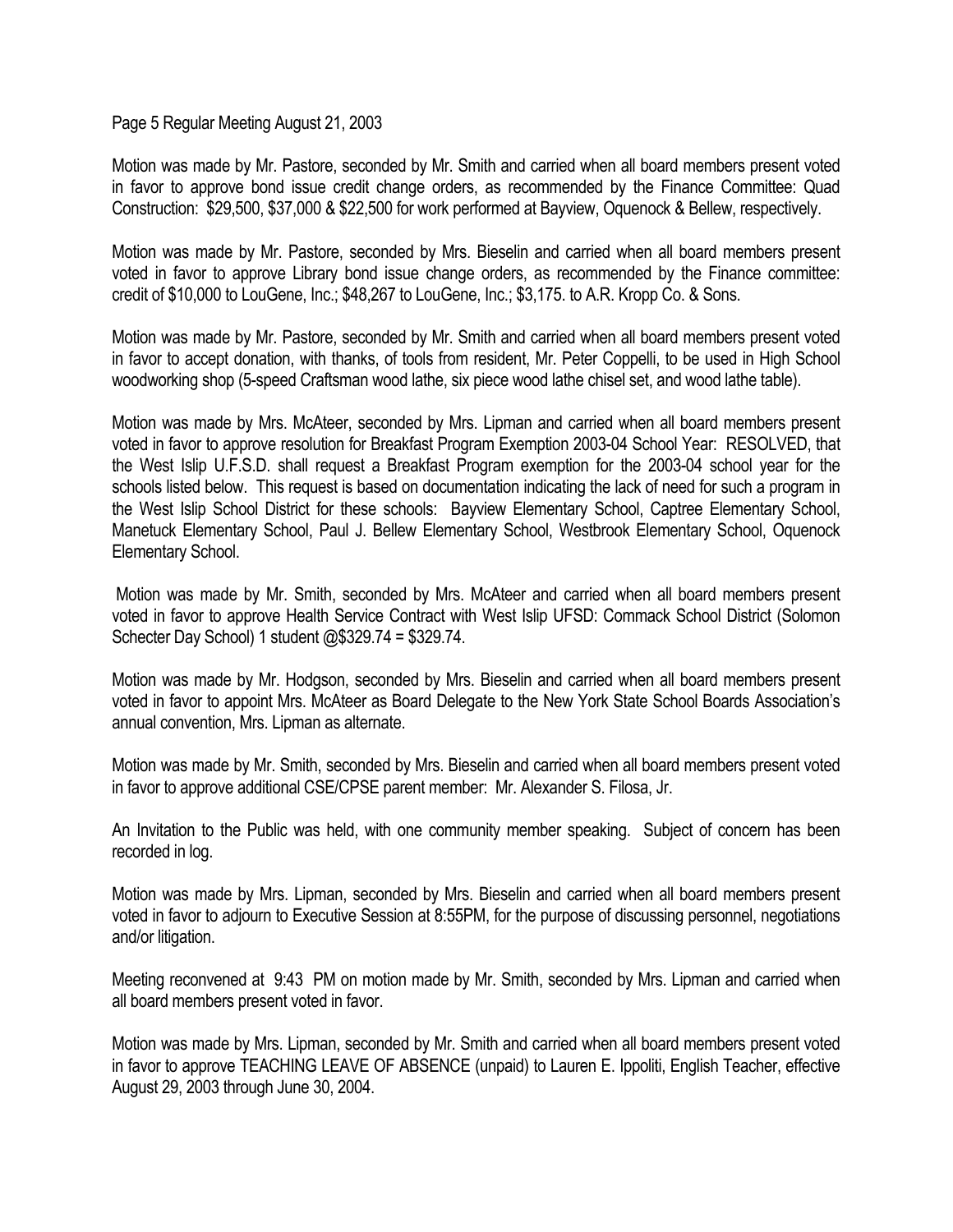Page 6 Regular Meeting August 21, 2003

Motion was made by Mr. Smith, seconded by Mrs. Lipman and carried when all board members present voted in favor to approve carry-over of four (4) vacation days from 2002-03, for Joan Niles to the 2003-04 school year.

Motion was made by Mrs. Lipman, seconded by Mr. Smith and carried when all board members present voted in favor to authorize Board President to sign Memo of Agreement with WITA, re: science position.

Motion was made by Mr. Smith, seconded by Mrs. Bieselin and carried when all board members present voted in favor to approve TEACHING PROBATIONARY APPOINTMENT: Sheri Nappi, Science Teacher, effective August 29, 2003 to August 28, 2006.

Motion was made by Mrs. Bieselin, seconded by Mrs. Lipman and carried when all board members present voted in favor to authorize Board president to sign Memo of Agreement re: administrative apprentice position.

Motion was made by Mr. Hodgson, seconded by Mrs. Bieselin and carried when all board members present voted in favor to authorize Board president to sign Stipulation of Settlement with Pav-Lak.

Motion was made by Mr. Smith, seconded by Mrs. McAteer and carried when all board members present voted in favor to approve credit change order for Pav-Lak in the amount of \$100,000.

Motion was made by Mr. Smith, seconded by Mrs. Lipman and carried when all board members present voted in favor to adjourn to a Super-Executive Session at 9:55 PM. Meeting reconvened and adjourned at 10:15 PM on motion made by Mr. Smith, seconded by Mrs. Lipman and carried when all board members present voted in favor.

Respectfully submitted by

 Carolyn J. Cross District Clerk

All correspondence, reports or related materials referred to in these minutes are on file in the District Office.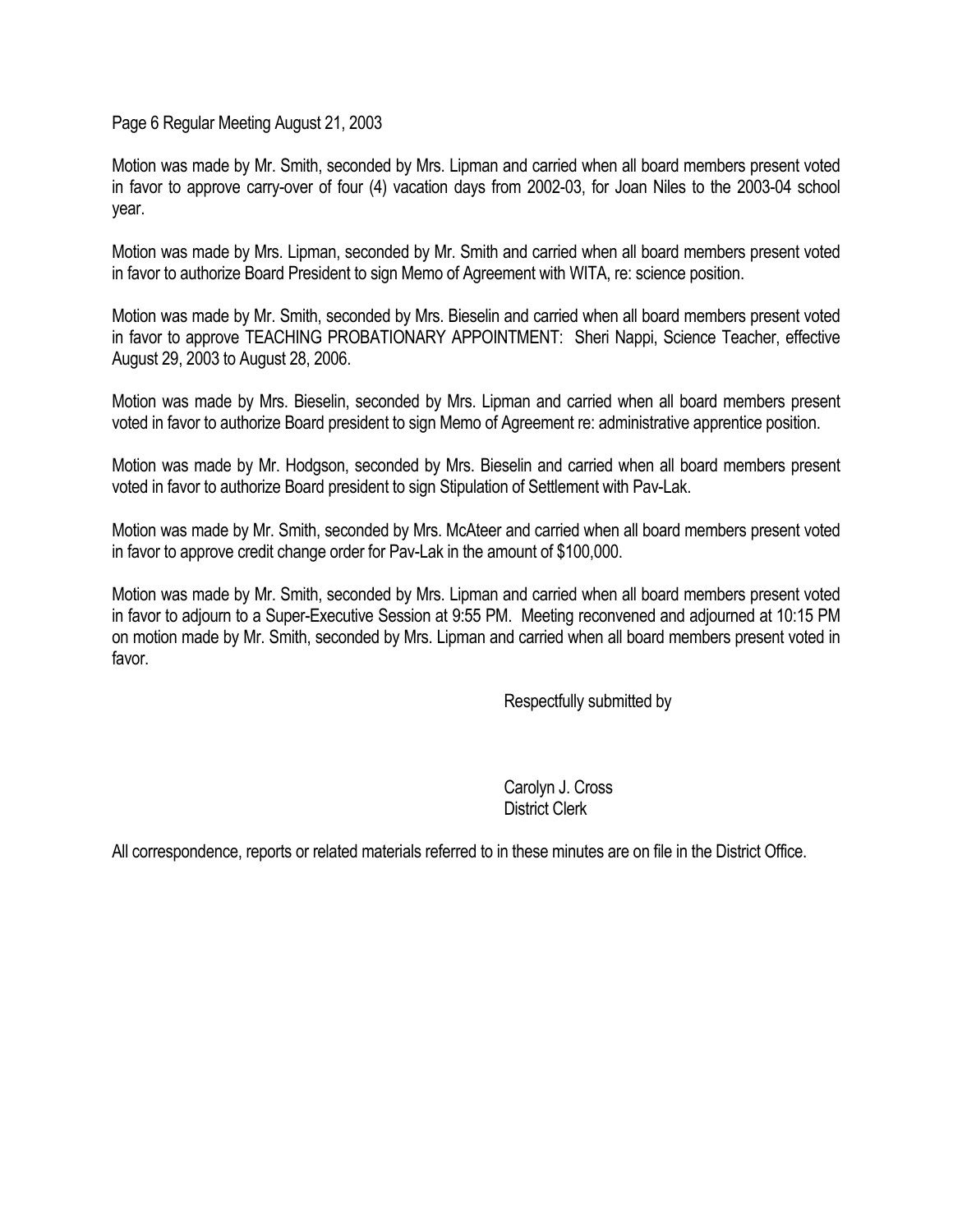## **SPECIAL MEETING OF THE BOARD OF EDUCATION August 28, 2003—District Office President Kevin Micucci, Presiding**

**PRESENT: Mr. Micucci, Mr. Smith, Mr. Hodgson, Mrs. Lipman, Mrs. McAteer, Mr. Pastore ABSENT: Mrs. Bieselin Administrators: Dr. Blau, Ms. McCullough, Mr. Stern** 

**Meeting was called to order at 7:36 PM, followed by the Pledge. Announcements: Dr. Blau invited all board members to attend Superintendent's Conference Day tomorrow. Mrs. Lipman was asked by REFIT to serve on their board, which she has accepted.** 

**Motion was made by Mr. Smith, seconded by Mrs. Lipman and carried when all board members present voted in favor to approve TEACHING: REGULAR SUBSTITUTE: Dina Barone, English Teacher, effective August 29, 2003 to June 30, 2004, Step 1.1.** 

**Motion was made by Mr. Hodgson, seconded by Mr. Pastore and carried when all board members present voted in favor to approve TEACHING: PART TIME APPOINTMENT: Monique J. Barricelli, Foreign Language Teacher, effective August 29, 2003 to June 30, 2004, 3/5 of Step 5.4.** 

**Motion was made by Mr. Hodgson, seconded by Mrs. McAteer and carried when all board members present voted in favor to approve TEACHING: PREFERRED SUBSTITUTE: Frank Franzone, In School Suspension, effective August 29, 2003 to June 30, 2004 (\$116.67 per diem as per Letter of Agreement).** 

**Motion was made by Mrs. Lipman, seconded by Mrs. McAteer and carried when all board members present voted in favor to approve TEACHING: CHILD BEARING LEAVE OF ABSENCE: Tammey E. Dragelin, Elementary Teacher, effective August 28, 2003.** 

**Motion was made by Mr. Hodgson, seconded by Mrs. McAteer and carried when all board members present voted in favor to approve TEACHING: RESCISSION OF PROBATIONARY APPOINTMENT: Michelle Anzelone, Mathematics Teacher, effective August 29, 2003.** 

**Motion was made by Mr. Pastore, seconded by Mr. Hodgson and carried when all board members present voted in favor to approve TEACHING: PROBATIONARY APPOINTMENT: Ralph D'Amato, Mathematics Teacher, effective August 29, 2003 to August 28, 2006, Step 1.1.** 

**Motion was made by Mr. Smith, seconded by Mrs. Lipman and carried when all board members present voted in favor to approve CLASSIFIED CIVIL SERVICE: Abolishment of Position: Be it resolved, that upon the recommendation of the Superintendent of Schools, the following Civil Service position in the West Islip School District be abolished as follows, effective August 29, 2003: Area: Principal Stenographer; No. of Positions: 1.**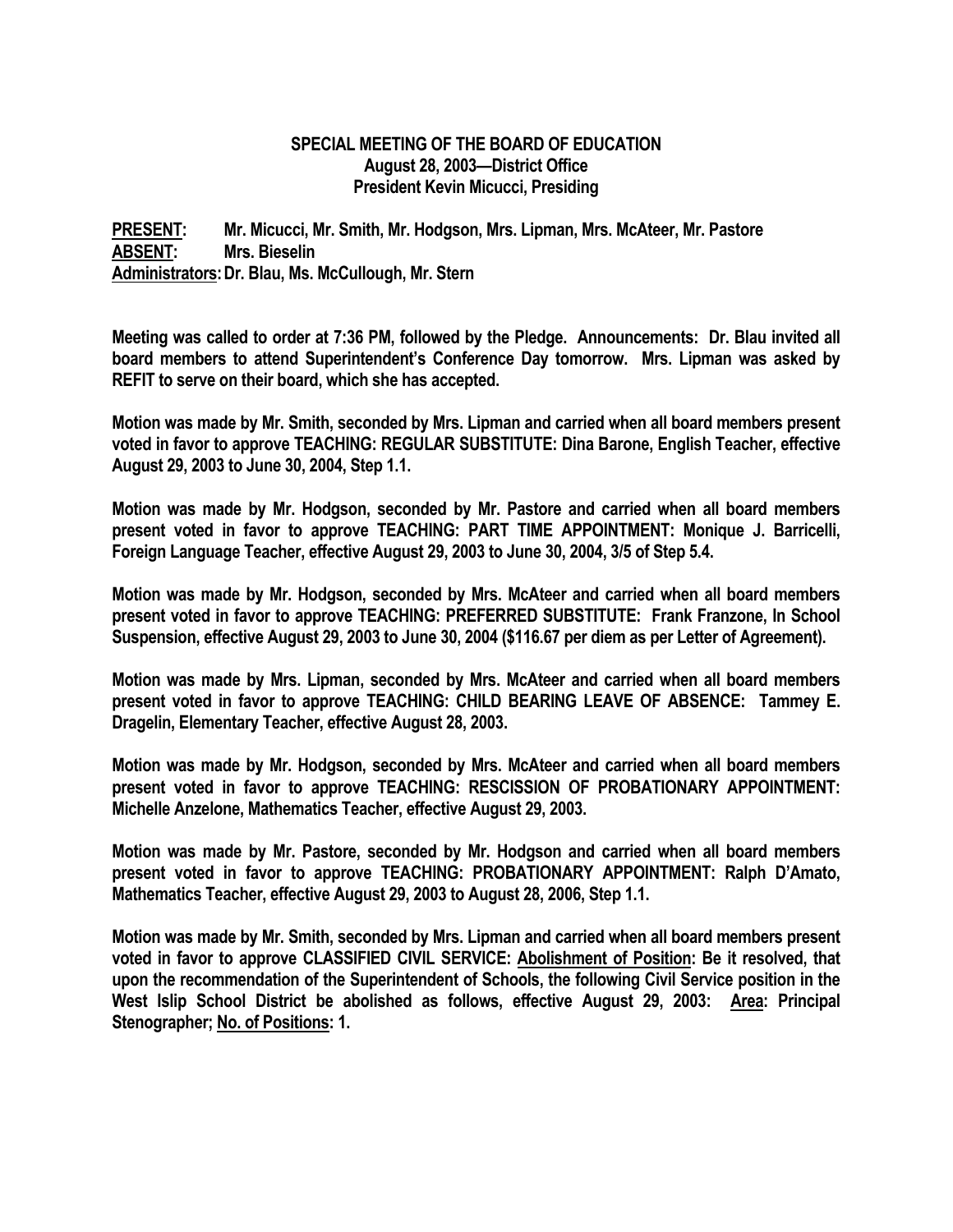**Page 2 Special Meeting August 28, 2003** 

**Motion was made by Mrs. Lipman, seconded by Mr. Smith and carried when all board members present voted in favor to approve CLASSIFIED CIVIL SERVICE: Establishment of Position: Be it resolved, that upon the recommendation of the Superintendent of Schools, the following Civil Service position in the West Islip School District be established as follows, effective August 29, 2003: Area: Senior Clerk Typist; No. of Positions: 1.** 

**Motion was made by Mr. Smith, seconded by Mrs. McAteer and carried when all board members present voted in favor to approve CLASSIFIED CIVIL SERVICE: Resignations: Betty Hirt, Paraprofessional, effective August 18, 2003; Ellen Papa, Paraprofessional, effective August 22, 2003.** 

**Motion was made by Mr. Pastore, seconded by Mrs. McAteer and carried when all board members present voted in favor to approve CLASSIFIED CIVIL SERVICE: PROBATIONARY APPOINTMENT: Susan Aronson, Paraprofessional, effective September 3, 2003, Step 1.** 

**Motion was made by Mrs. McAteer, seconded by Mrs. Lipman and carried when all board members present voted in favor to approve CLASSIFIED CIVIL SERVICE: PROBATIONARY APPOINTMENT: Theresa Careri, School Nurse, effective September 3, 2003, Step 1, Floater Nurse.** 

**Motion was made by Mrs. Lipman, seconded by Mr. Hodgson and carried when all board members present voted in favor, except Mr. Micucci who abstained, to approve CLASSIFIED CIVIL SERVICE: PROBATIONARY APPOINTMENT: Susan Micucci, Paraprofessional, effective September 3, 2003, Step 1.** 

**Motion was made by Mr. Hodgson, seconded by Mrs. McAteer and carried when all board members present voted in favor to approve CLASSIFIED CIVIL SERVICE: LEAVE OF ABSENCE (unpaid): Debra Lucia, Paraprofessional, effective August 29, 2003 to June 30, 2004.** 

**Motion was made by Mr. Hodgson, seconded by Mrs. McAteer and carried when all board members present voted in favor to approve CLASSIFIED CIVIL SERVICE: LEAVE OF ABSENCE (unpaid): Jean Schilling, Paraprofessional, effective August 29, 2003 to June 30, 2004.** 

**Motion was made by Mrs. Lipman, seconded by Mrs. McAteer and carried when all board members present voted in favor to approve CLASSIFIED CIVIL SERVICE: LEAVE OF ABSENCE (unpaid): Gloria Vitale, Paraprofessional, effective August 29, 2003 to June 30, 2004.** 

**Motion was made by Mrs. Lipman, seconded by Mrs. McAteer and carried when all board members present voted in favor to approve CLASSIFIED CIVIL SERVICE: CHILD REARING LEAVE OF ABSENCE (unpaid): Denise Kessler, Food Service Worker, effective September 29, 2003 to June 30, 2004.** 

**Motion was made by Mr. Smith, seconded by Mrs. McAteer and carried when all board members present voted in favor to approve CLASSIFIED CIVIL SERVICE: CHANGE IN STATUS: Mary Lempin, Assistant Cook, effective August 28, 2003 (change from p/t asst. cook to 6 hr. asst. cook).**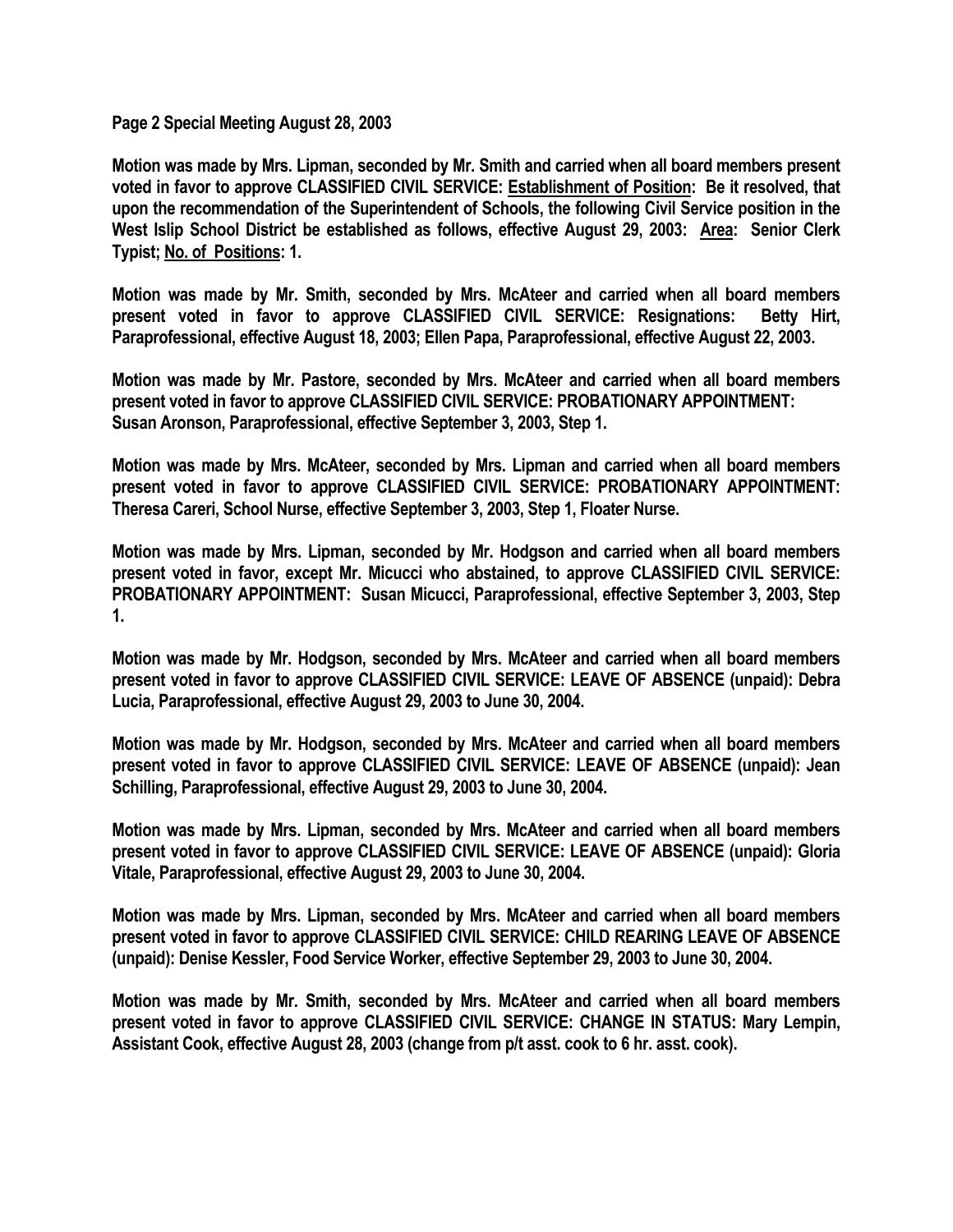**Page 3 Special Meeting August 28, 2003** 

**Motion was made by Mr. Smith, seconded by Mrs. Lipman and carried when all board members present voted in favor, except Mr. Hodgson, to accept OTHER: RESIGNATION: John E. Mullins, Jr., Boys' Varsity Soccer Coach, effective August 22, 2003.** 

**Motion was made by Mrs. Lipman, seconded by Mr. Hodgson and carried when all board members present voted in favor to approve OTHER: SUBSTITUTE TEACHERS (\$85 per diem): Michelle Anzelone, effective August 29, 2003; Jessica Bunch, effective August 29, 2003; Heather Dallas, effective August 29, 2003.** 

**Motion was made by Mrs. Lipman, seconded by Mrs. McAteer and carried when all board members present voted in favor to approve OTHER: ALTERNATIVE SCHOOL FACULTY: Victoria Newell, Earth Science (1 class) \$6,770 per full year class.** 

**Motion was made by Mr. Hodgson, seconded by Mrs. McAteer and carried when all board members present voted in favor to approve Stony Brook Partnership Agreement.** 

**Discussion items: Kindergarten numbers, letter re: Bell Garden Estate, Bayview after-school dance letter.** 

**Motion was made by Mrs. Lipman, seconded by Mrs. McAteer and carried when all board members present voted in favor to authorize Board President to approve board member attendance at annual NYSSBA convention and all future conferences/conventions throughout the year.** 

**Motion was made by Mr. Hodgson, seconded by Mrs. McAteer and carried when all board members present voted in favor to approve agreement with Islip Town regarding the Boulevard property.** 

**Motion was made by Mr. Smith, seconded by Mr. Hodgson and carried when all board members present voted in favor to approve resolution: Whereas, the Board of Education of the West Islip Union Free School District hereby authorizes members of the Board of Education to participate in the health insurance plan in which the West Islip Union Free School District participates, referred to as the Empire Plan, in accordance with general Municipal Law Section 92-a(4), provided however, that the cost of the participation by such members of the Board of Education and their families shall be borne by such members.** 

**Motion was made by Mr. Pastore, seconded by Mr. Smith and carried when all board members present voted in favor to adjourn to Executive Session at 8:17 PM for the purpose of discussing personnel, negotiations and/or litigation.** 

**Meeting reconvened at 9:35 PM on motion made by Mr. Smith, seconded by Mrs. McAteer and carried when all board members present voted in favor.** 

**Motion was made by Mr. Smith, seconded by Mrs. Lipman and carried when all board members present voted in favor to approve merit pay, as per Administrator's contract, for 2002-03 year, for the following administrators: Mary E. Anderson \$5,018., Anne Shierant \$5,018., Zaphiria Gabriel \$5,018., Dan Hunter \$5018.**